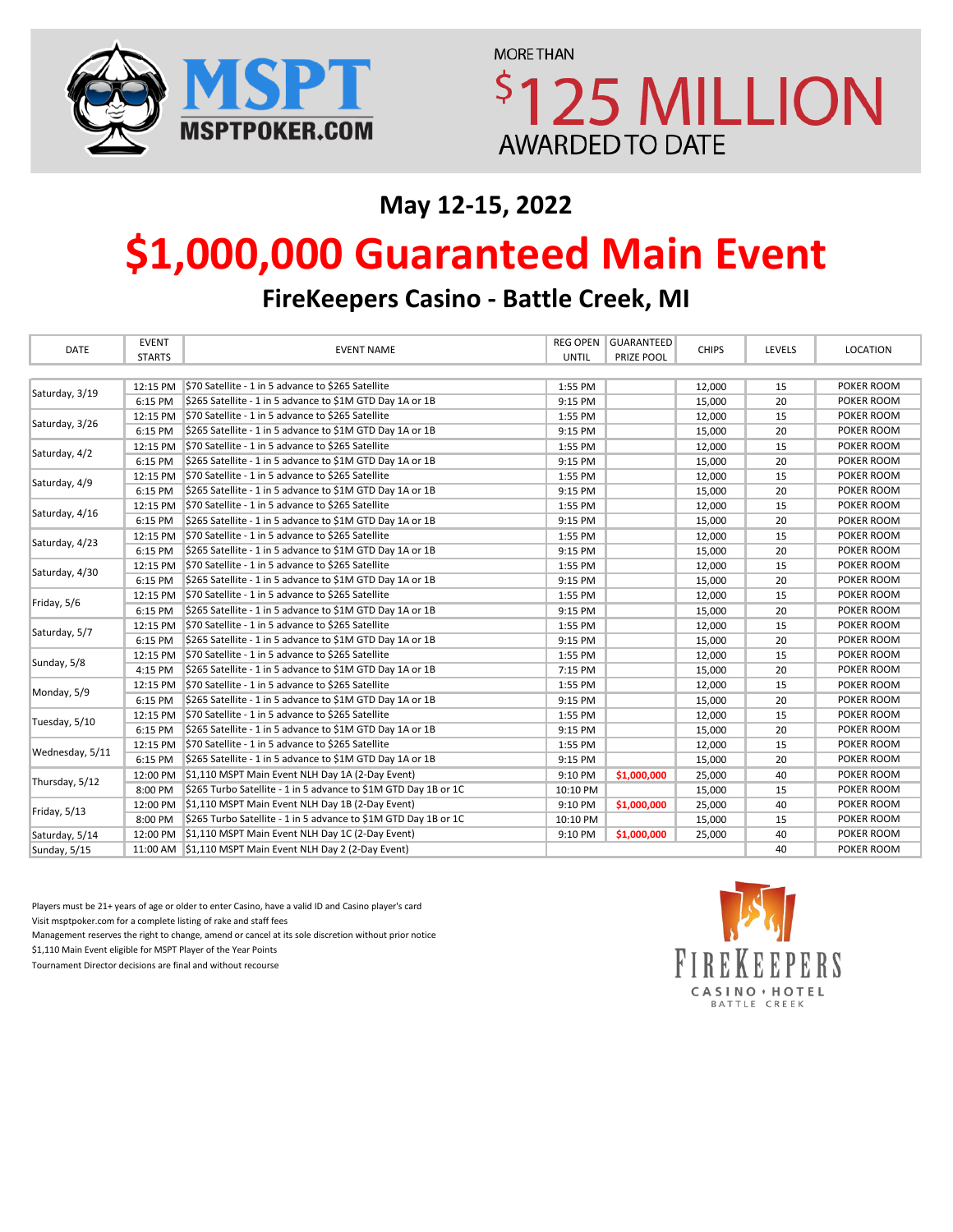

### *the NATION'S PREMIERE POKER TOUR msptpoker.com*



### **\$70 Mega Satellite into \$265 Satellite**

NLHE (Re-Entry) - 1/5 Advance to \$265 Satellite 12,000 Total Starting Stack

| Level                                 | <b>Big Blind Ante</b> | <b>Small Blind</b> | <b>Large Blind</b> |  |  |
|---------------------------------------|-----------------------|--------------------|--------------------|--|--|
| 1                                     | 100                   | 100                | 100                |  |  |
| 2                                     | 200                   | 100                | 200                |  |  |
| 3                                     | 300                   | 200                | 300                |  |  |
| 4                                     | 400                   | 200                | 400                |  |  |
| 5                                     | 500                   | 300                | 500                |  |  |
| 6                                     | 600                   | 300                | 600                |  |  |
| <b>End of Registration / Re-entry</b> |                       |                    |                    |  |  |
| 7                                     | 800                   | 400                | 800                |  |  |
| 8                                     | 1,200                 | 600                | 1,200              |  |  |
| 9                                     | 1,500                 | 1,000              | 1,500              |  |  |
| 10                                    | 2,000                 | 1,000              | 2,000              |  |  |
| 11                                    | 3,000                 | 2,000              | 3,000              |  |  |
| 12                                    | 4,000                 | 2,000              | 4,000              |  |  |
| 13                                    | 5,000                 | 3,000              | 5,000              |  |  |
| 14                                    | 6,000                 | 3,000              | 6,000              |  |  |
| 15                                    | 8,000                 | 4,000              | 8,000              |  |  |
| 16                                    | 12,000                | 6,000              | 12,000             |  |  |
| 17                                    | 15,000                | 10,000             | 15,000             |  |  |
| 18                                    | 20,000                | 10,000             | 20,000             |  |  |
| 19                                    | 30,000                | 20,000             | 30,000             |  |  |
| 20                                    | 40,000                | 20,000             | 40,000             |  |  |
| 21                                    | 50,000                | 30,000             | 50,000             |  |  |
| 22                                    | 60,000                | 30,000             | 60,000             |  |  |

#### **General Rules:**

- 1. TDA rules apply to all MSPT tournaments. Must be 21+ years of age, have Casino's player card and valid ID to participate.
- 2. Prizes: An entry into the \$265 buy-in NLHE Satellite will be awarded for every \$265 in the prize pool. Remaining money in the prize pool will be distributed to the next highest placing participant. If the net prize pool does not reach \$265 then only one place will be paid and will receive 100% of the prize pool.
- 3. Management reserves the right to revise, suspend or cancel events at its sole discretion, without prior notice or liability.
- \$70 buy-in (\$53 prize pool + \$17 administration fee). Players will start with 12,000 in tournament chips. Each level is fifteen (15) minutes. Ten (10) minute break at the completion of every six (6) levels. 4.
- 5. This is a re-entry event. Late entries and re-entries are allowed until the start of level seven (7).
- 6. Late entries and reentries will be dealt in immediately (do not have to wait for the blinds) and will receive a full starting stack. Reentries will be assigned seat based on random draw or to balance tables at TD's discretion.
- 7. Players are allowed to play multiple satellites and win multiple seats. Seats ARE transferable.
- 8. Alternates will be called in order. Alternates must be in the room when their number is called. If they are not in the room, TD will call the next number until an active player is available to take the seat. Alternates not in the room will be skipped and remain at the top of the alternate list. Once registration has closed, all alternates not present will have their chip stack put in play.
- 9. All players with a paid seat, prior to tournament start time, will have their chips put in play. At the conclusion of the registration period, all paid entries (including alternates) who have yet to be seated will be assigned a seat and their chips will be put into play.
- 10. This tournament is a Big Blind Ante tournament.
- 11. Tournament Director decisions are final and without recourse.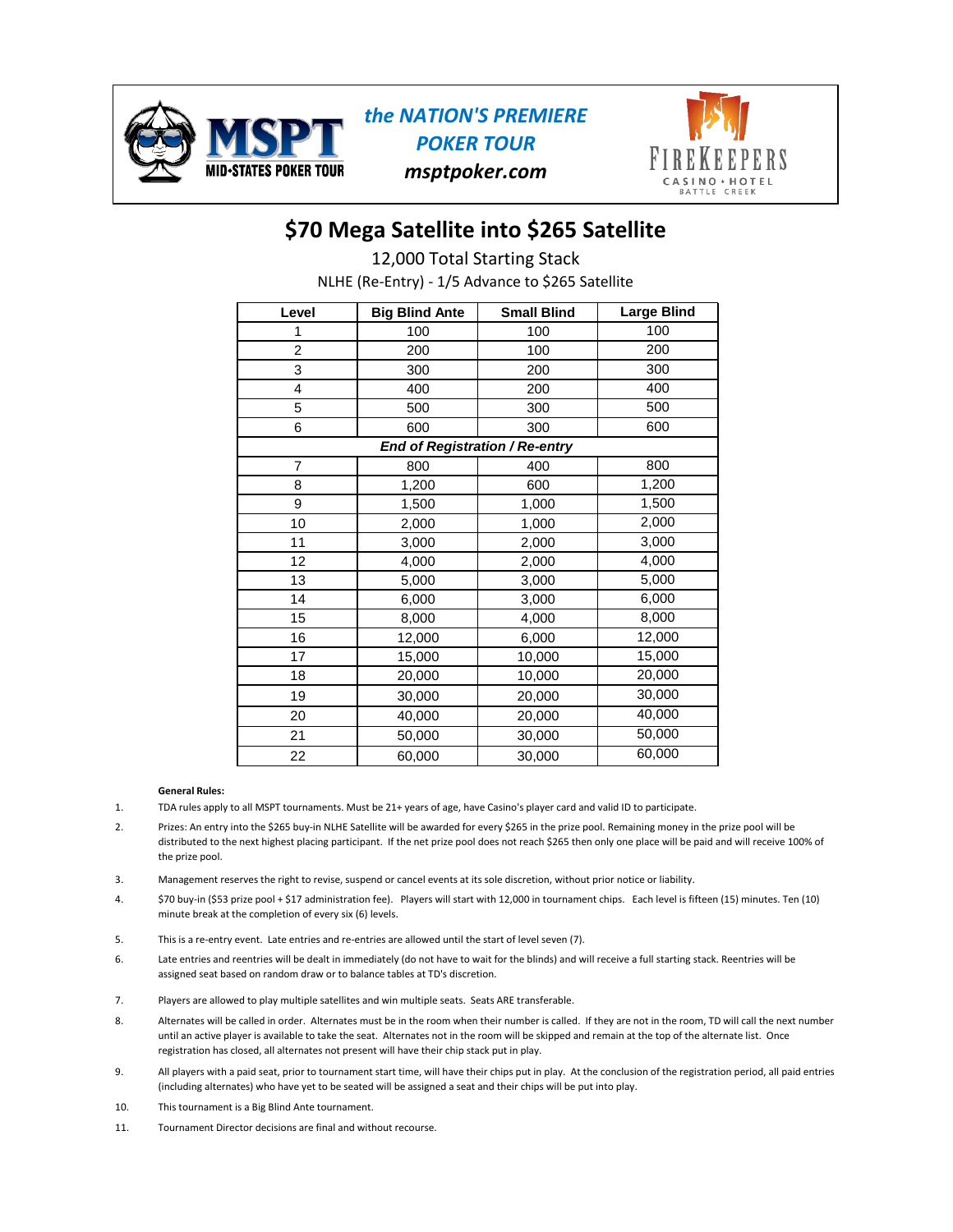

*the NATION'S PREMIERE POKER TOUR msptpoker.com*



# **\$265 Satellite Into \$1,000,000 GTD MSPT Main Event**

NLH (Re-Entry) - 1 in 5 Advance to \$1,110 MSPT \$1M GTD

Rounding pd in cash to the bubble

| Level                                         | <b>BB</b> Ante | <b>Small Blind</b> | <b>Big Blind</b> |  |  |
|-----------------------------------------------|----------------|--------------------|------------------|--|--|
|                                               | 100            | 100                | 100              |  |  |
| $\overline{2}$                                | 200            | 100                | 200              |  |  |
| 3                                             | 300            | 200                | 300              |  |  |
| 4                                             | 400            | 200                | 400              |  |  |
| 5                                             | 500            | 300                | 500              |  |  |
| 6                                             | 600            | 300                | 600              |  |  |
| 7                                             | 800            | 400                | 800              |  |  |
| 8                                             | 1,200          | 600                | 1,200            |  |  |
| End of Registration / Re-entry / 10 Min Break |                |                    |                  |  |  |
| 9                                             | 1,500          | 1,000              | 1,500            |  |  |
| 10                                            | 2,000          | 1,000              | 2,000            |  |  |
| 11                                            | 3,000          | 2,000              | 3,000            |  |  |
| 12                                            | 4,000          | 2,000              | 4,000            |  |  |
| 13                                            | 5,000          | 3,000              | 5,000            |  |  |
| 14                                            | 6,000          | 3,000              | 6,000            |  |  |
| 15                                            | 8,000          | 4,000              | 8,000            |  |  |
| 16                                            | 12,000         | 6,000              | 12,000           |  |  |
| 17                                            | 15,000         | 10,000             | 15,000           |  |  |
| 18                                            | 20,000         | 10,000             | 20,000           |  |  |
| 19                                            | 30,000         | 20,000             | 30,000           |  |  |
| 20                                            | 40,000         | 20,000             | 40,000           |  |  |
| 21                                            | 50,000         | 30,000             | 50,000           |  |  |
| 22                                            | 60,000         | 30,000             | 60,000           |  |  |

#### **General Rules:**

- 1. TDA rules apply to all MSPT tournaments. Must be 21+ years of age, have Casino's player card and valid ID to participate.
- 2. Prizes: An entry into the \$1,110 buy-in NLH Main Event will be awarded for every \$1,110 in the prize pool. Remaining money in the prize pool will be distributed to the next highest placing participant. If the net prize pool does not reach \$1,110 then only one place will be paid and will receive 100% of the prize pool.
- 3. Management reserves the right to revise, suspend or cancel events at its sole discretion, without prior notice or liability.
- 4. \$265 buy-in (\$222 prize pool + \$43 administration fee). Administration fee includes any and all staffing/dealer fees, and rake. Players will start with 15,000 in tournament chips.
- STANDARD = Each level is twenty (20) minutes. Ten (10) minute break at the completion of Levels 4, 8, 14, 20. TURBO = Each level is fifteen (15) minutes. Ten (10) minute break at the completion of Levels 8 & 16.
- 5. This is a re-entry event. Late entries and re-entries are allowed until the start of level nine (9).
- 6. Late entries and re-entries will be dealt in immediately (do not have to wait for the blinds) and will receive a full starting stack. Reentries will be assigned seat based on random draw or to balance tables at TD's discretion.
- 7. Players are allowed to play multiple satellites and win multiple seats. Seats ARE transferable.
- 8. Alternates will be called in order. Alternates must be in the room when their number is called. If they are not in the room, TD will call the next number until an active player is available to take the seat. Alternates not in the room will be skipped and remain at the top of the alternate list. Once registration has closed, all alternates not present will have their chip stack put in play.
- 9. All players with a paid seat, prior to tournament start time, will have their chips put in play. At the conclusion of the registration period, all paid entries (including alternates) who have yet to be seated will be assigned a seat and their chips will be put into play.
- 10. This tournament is a Big Blind Ante tournament.
- 11. Tournament Director decisions are final and without recourse.